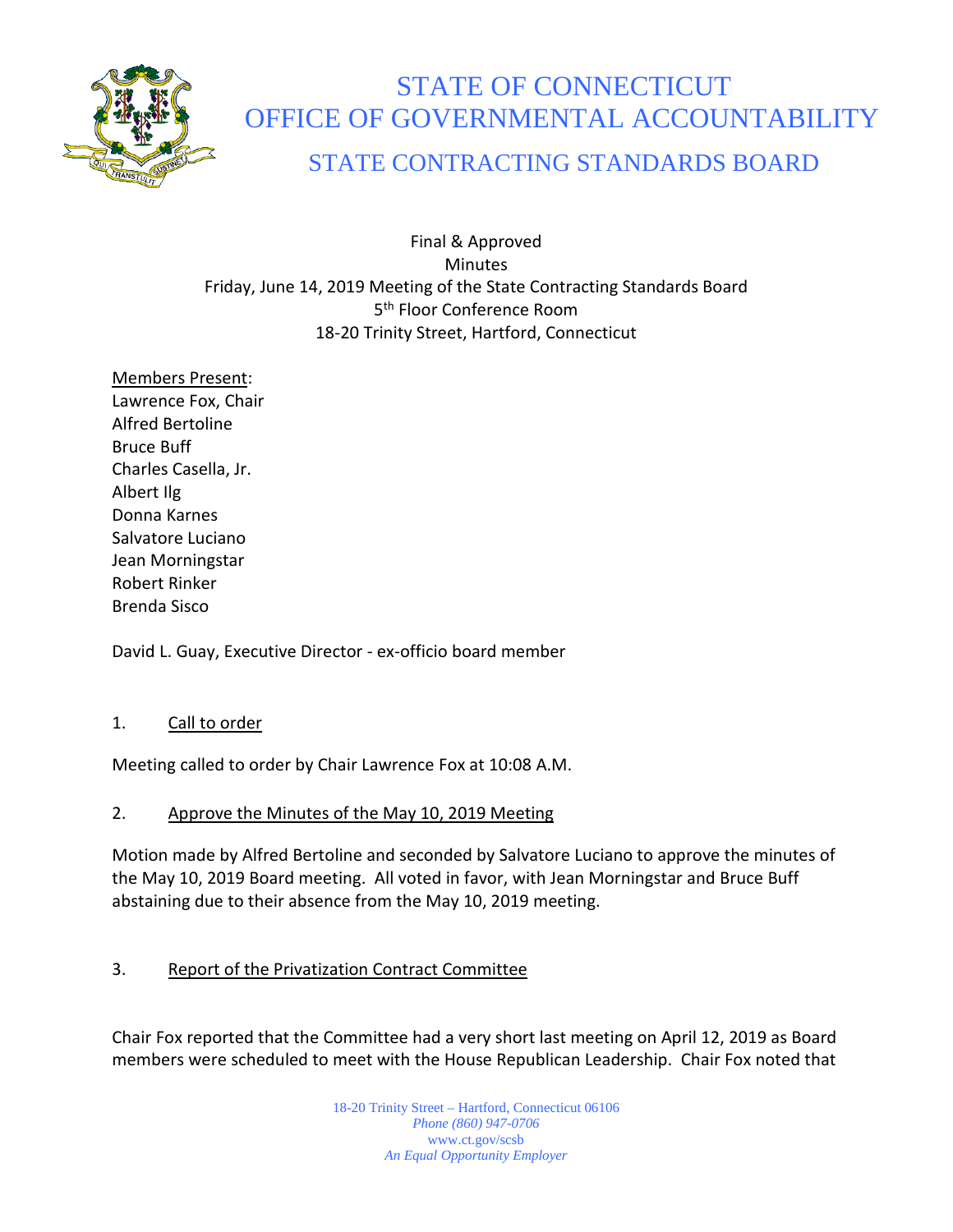there is no further report due to not having a May 10, 2019 meeting. Charles Casella discussed his research into Information Technology (IT) contracts.

### 4. Report from the Sec. 4e-36 Contested Solicitations and Awards Subcommittee

Chair Rinker reported that the Sec. 4e-36 Contested Solicitations and Awards Subcommittee had no matters pending.

#### 5. Work Group Reports

a. Report from Audit Work Group

No report.

#### 6. Review of the Board's General Assembly and Administration activity

Chair Fox led a discussion reviewing the outcomes from the General Assembly that affected the Board. Alfred Bertoline asked, and Executive Director Guay agreed to provide the members with a summary of the legislative actions taken that affect the Board. Mr. Casella also asked Executive Director Guay to provide the members with the contract data he received from Carol Wilson of the Department of Administrative Services (DAS).

Chair Fox, using the prerogative of the Chair appointed Alfred Bertoline, Bruce Buff, Robert Rinker, Albert Ilg, Donna Karnes and David Guay to digest the legislative changes and come up with the concrete items to operationalize what the spirit of the legislation intends. Mr. Rinker suggested a preliminary report in August and a final review in September.

# 7. Report on Department of Education Memorandum of Understanding (MOU) compliance

Chair Fox turned to Bruce Buff to lead the conversation on the Contracting and Procedures Training Manual provided by the Connecticut State Department of Education (CSDE). Mr. Buff noted his primary concern is in the areas of Memorandum of Understanding and Memorandum of Agreements because in procurement they are not considered contracts.

Mr. Rinker added that in the Board's previous discussion on the matter it was preferable to have a representative of the Connecticut State Department of Education (CSDE) in attendance to address the Board's questions and concerns.

Mr. Rinker listed his concerns after reviewing the document.

18-20 Trinity Street – Hartford, Connecticut 06106 *Phone (860) 947-0706*  www.ct.gov/scsb *An Equal Opportunity Employer*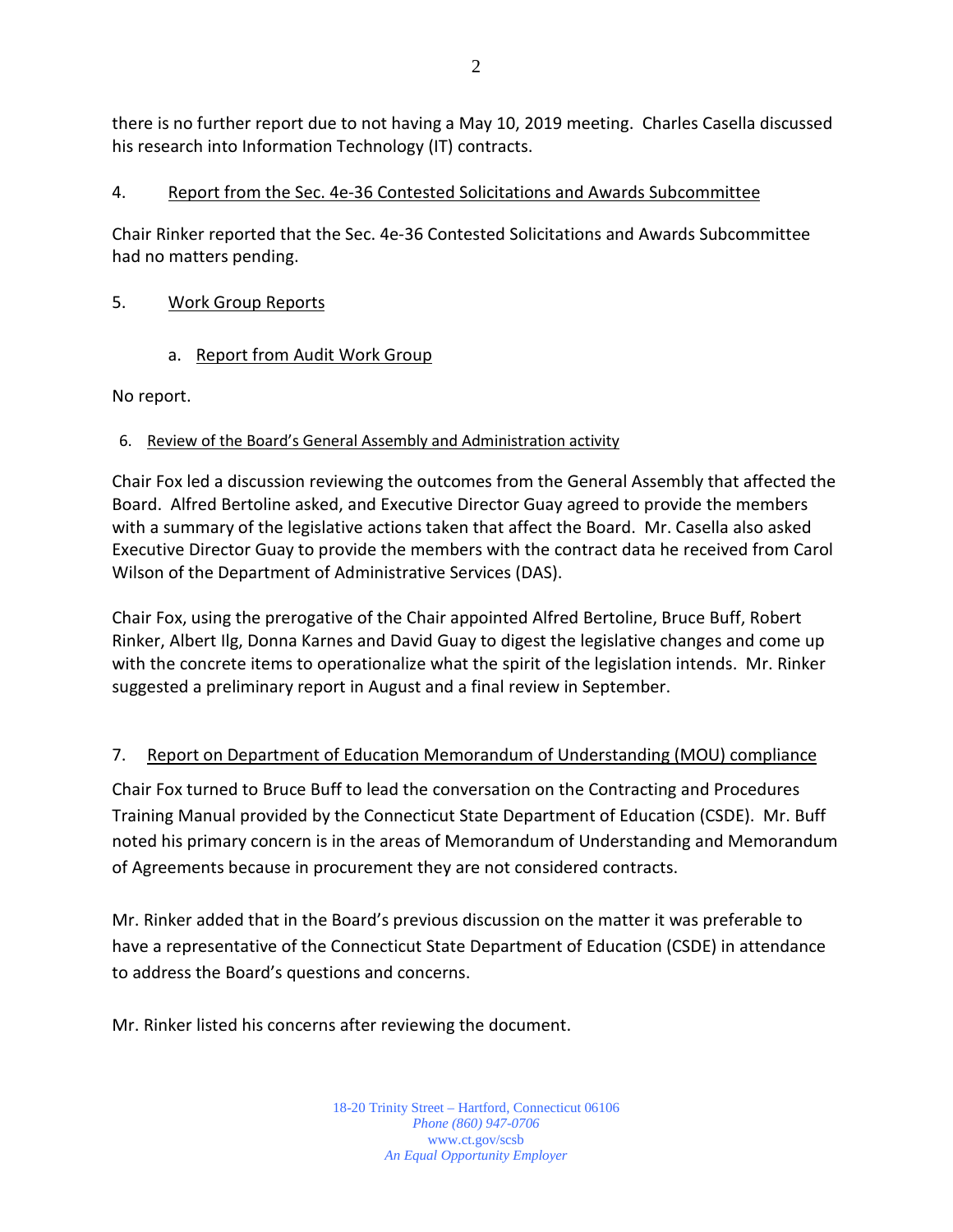Page 3 - who is the contract staff, how are they trained who puts on the training for staff and how that training is evaluated.

Page 5 - Need examples of Memorandum of Understandings (MOUs).

Page 6 – Personal Service Agreement (PSA) have been used as vehicle to hire future state employees, the Retirement Commission has considered some of these individuals to be state employee for state pension credit, has this practice stopped?

Page 7 - Privatization contracts - how is this different than Personal Service Agreement (PSA), besides Cost Effectiveness Evaluations (CEEs) is there a consideration of Cost Benefit Analysis (CBAs).

Page 7 and 8 - Regional Education Service Centers (RESCS) and other educational organization contract, does not include Cost Effectiveness Evaluation (CEE) (employment of individuals) and can contracting occur by these entities with Connecticut State Department of Education (CSDE) funds?

Page 8 - Purchase order - getting bids or proposals where appropriate see Pita Page 9 – Memorandum of Understanding (MOA) don't see evaluation.

Page 13 - How to test sole source procurement - posting on Contracting Portal.

Page 16 -Amendments to Personal Services Agreement (PSA), does this apply to extension and or renewals

Page 18 - Contracts with Regional Education Service Centers (RESCS) - there is no Cost Effectiveness Evaluations (CEEs), what happens if they contract out the work

Page 20 - Same hold true for Amendments

Page 22 - Incorporate recent statutory changes into their procedures

Chair Fox suggested forming a committee of members to go and meet with representatives of the Connecticut State Department of Education and have a conversation about the concerns raised. Chair Fox suggested Executive Director Guay, Bruce Buff and Robert Rinker as members of the committee. Alfred Bertoline suggested that the Board's questions and concerns be compiled and sent to the Department of Education before meeting with them. Chair Fox asked if the compilation of questions and meeting with the Department of Education could be concluded by the end of the summer. By consensus the Board agreed to the establishment of the committee and the end of summer timeline for completion.

> 18-20 Trinity Street – Hartford, Connecticut 06106 *Phone (860) 947-0706*  www.ct.gov/scsb *An Equal Opportunity Employer*